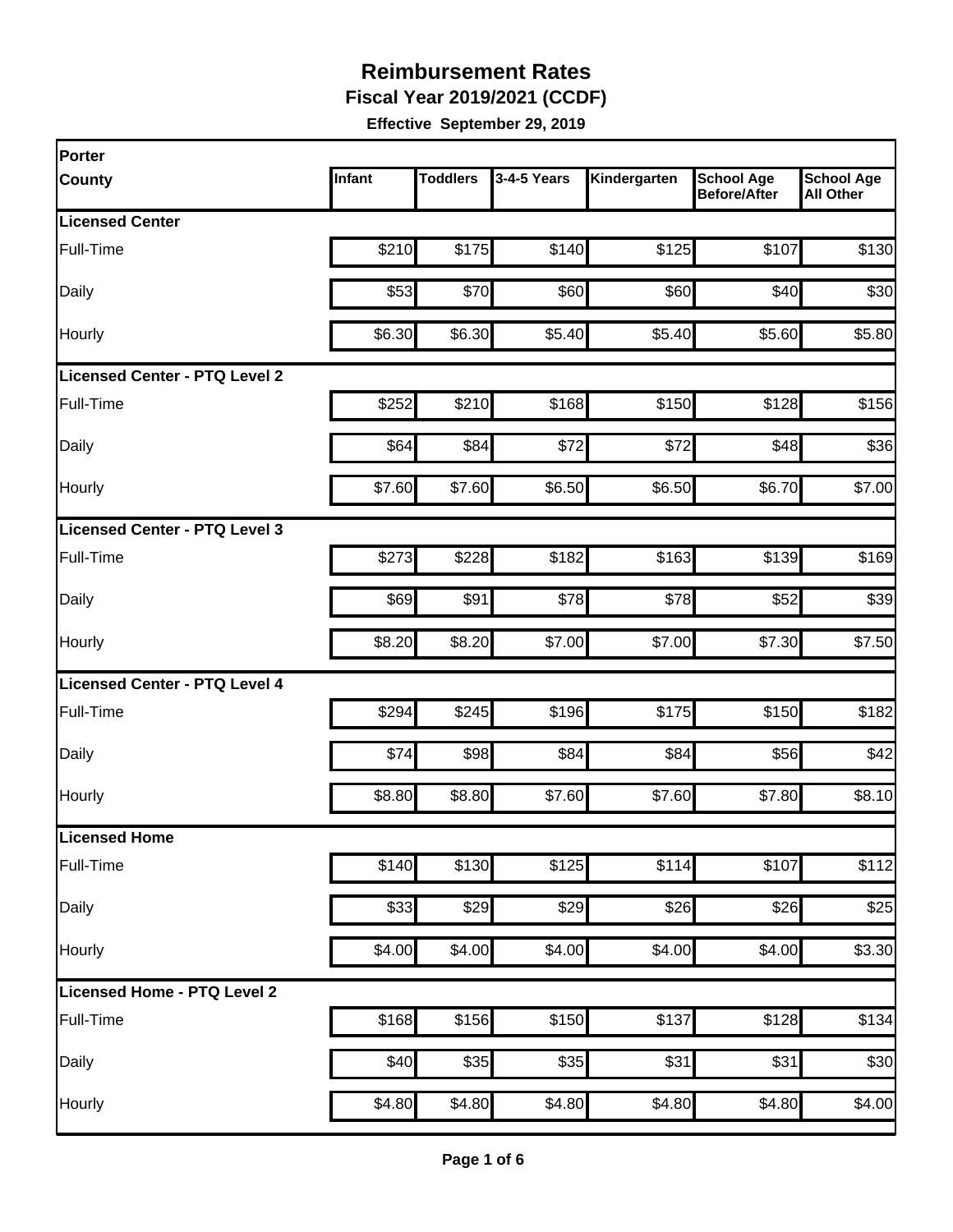**Fiscal Year 2019/2021 (CCDF)** 

| Porter                                   |        |                 |             |              |                                          |                                       |
|------------------------------------------|--------|-----------------|-------------|--------------|------------------------------------------|---------------------------------------|
| <b>County</b>                            | Infant | <b>Toddlers</b> | 3-4-5 Years | Kindergarten | <b>School Age</b><br><b>Before/After</b> | <b>School Age</b><br><b>All Other</b> |
| Licensed Home - PTQ Level 3              |        |                 |             |              |                                          |                                       |
| Full-Time                                | \$182  | \$169           | \$163       | \$148        | \$139                                    | \$146                                 |
| Daily                                    | \$43   | \$38            | \$38        | \$34         | \$34                                     | \$33                                  |
| Hourly                                   | \$5.20 | \$5.20          | \$5.20      | \$5.20       | \$5.20                                   | \$4.30                                |
| Licensed Home - PTQ Level 4              |        |                 |             |              |                                          |                                       |
| Full-Time                                | \$196  | \$182           | \$175       | \$160        | \$150                                    | \$157                                 |
| Daily                                    | \$46   | \$41            | \$41        | \$36         | \$36                                     | \$35                                  |
| Hourly                                   | \$5.60 | \$5.60          | \$5.60      | \$5.60       | \$5.60                                   | \$4.60                                |
| <b>Registered Ministry</b>               |        |                 |             |              |                                          |                                       |
| Full-Time                                | \$119  | \$116           | \$96        | \$95         | \$57                                     | \$88                                  |
| Daily                                    | \$32   | \$31            | \$24        | \$19         | \$16                                     | \$19                                  |
| Hourly                                   | \$2.60 | \$2.20          | \$2.40      | \$2.50       | \$2.60                                   | \$2.60                                |
| <b>Registered Ministry - PTQ Level 1</b> |        |                 |             |              |                                          |                                       |
| Full-Time                                | \$165  | \$146           | \$118       | \$110        | \$82                                     | \$109                                 |
| Daily                                    | \$43   | \$51            | \$42        | \$40         | \$28                                     | \$25                                  |
| Hourly                                   | \$4.50 | \$4.30          | \$3.90      | \$4.00       | \$4.10                                   | \$4.20                                |
| <b>Registered Ministry - PTQ Level 2</b> |        |                 |             |              |                                          |                                       |
| Full-Time                                | \$252  | \$210           | \$168       | \$150        | \$128                                    | \$156                                 |
| Daily                                    | \$64   | \$84            | \$72        | \$72         | \$48                                     | \$36                                  |
| Hourly                                   | \$7.60 | \$7.60          | \$6.50      | \$6.50       | \$6.70                                   | \$7.00                                |
| <b>Registered Ministry - PTQ Level 3</b> |        |                 |             |              |                                          |                                       |
| Full-Time                                | \$273  | \$228           | \$182       | \$163        | \$139                                    | \$169                                 |
| Daily                                    | \$69   | \$91            | \$78        | \$78         | \$52                                     | \$39                                  |
| Hourly                                   | \$8.20 | \$8.20          | \$7.00      | \$7.00       | \$7.30                                   | \$7.50                                |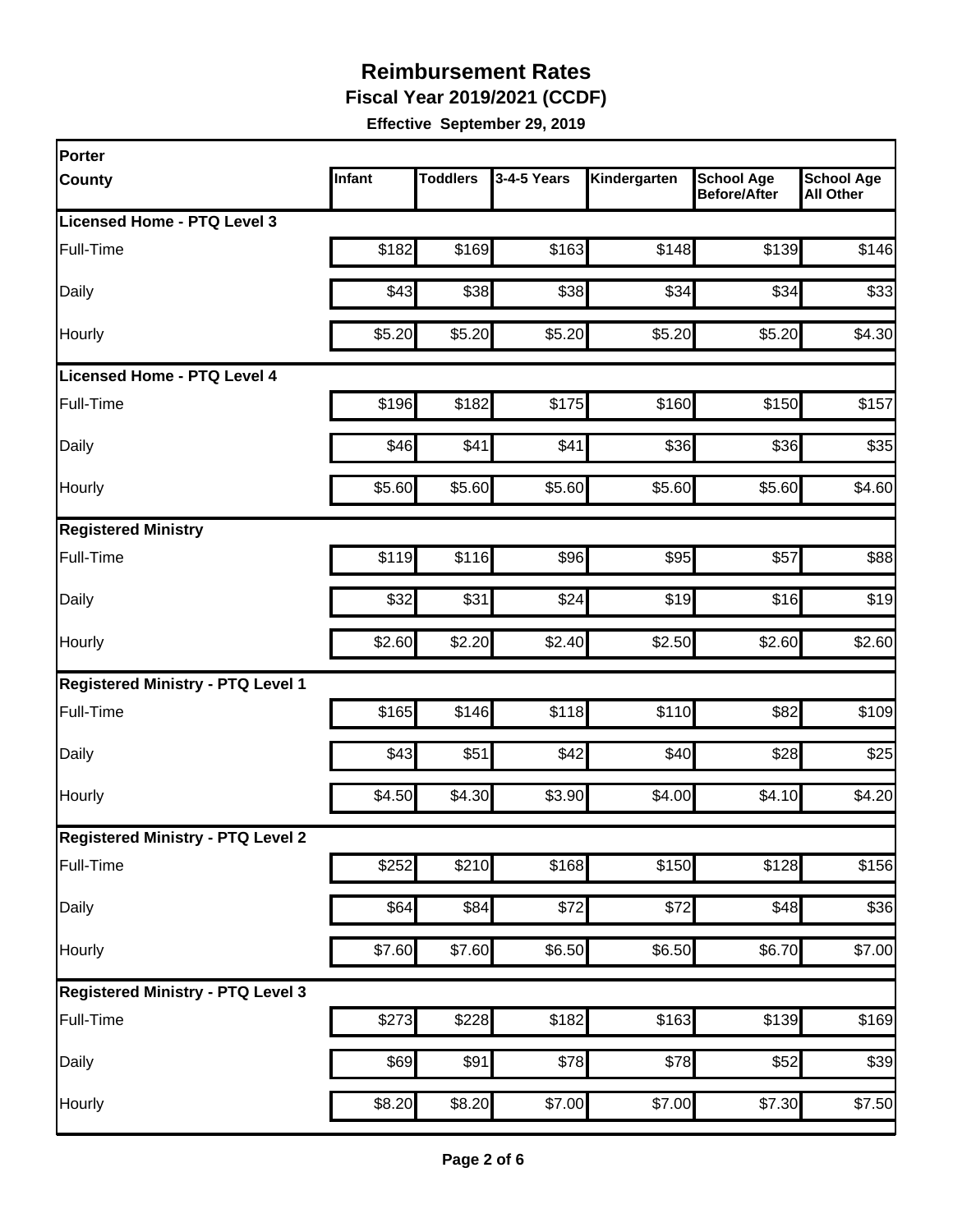**Fiscal Year 2019/2021 (CCDF)** 

| Porter                                   |               |                 |             |              |                                          |                                       |
|------------------------------------------|---------------|-----------------|-------------|--------------|------------------------------------------|---------------------------------------|
| <b>County</b>                            | <b>Infant</b> | <b>Toddlers</b> | 3-4-5 Years | Kindergarten | <b>School Age</b><br><b>Before/After</b> | <b>School Age</b><br><b>All Other</b> |
| <b>Registered Ministry - PTQ Level 4</b> |               |                 |             |              |                                          |                                       |
| Full-Time                                | \$294         | \$245           | \$196       | \$175        | \$150                                    | \$182                                 |
| Daily                                    | \$74          | \$98            | \$84        | \$84         | \$56                                     | \$42                                  |
| Hourly                                   | \$8.80        | \$8.80          | \$7.60      | \$7.60       | \$7.80                                   | \$8.10                                |
| <b>Exempt Center</b>                     |               |                 |             |              |                                          |                                       |
| Full-Time                                | \$119         | \$116           | \$96        | \$95         | \$57                                     | \$88                                  |
| Daily                                    | \$32          | \$31            | \$24        | \$19         | \$16                                     | \$19                                  |
| Hourly                                   | \$2.60        | \$2.20          | \$2.40      | \$2.50       | \$2.60                                   | \$2.60                                |
| <b>Accredited Exempt Center</b>          |               |                 |             |              |                                          |                                       |
| Full-Time                                | \$176         | \$165           | \$138       | \$124        | \$116                                    | \$103                                 |
| Daily                                    | \$58          | \$55            | \$46        | \$36         | \$32                                     | \$33                                  |
| Hourly                                   | \$6.90        | \$6.90          | \$5.90      | \$5.90       | \$6.20                                   | \$6.40                                |
| <b>Exempt Home</b>                       |               |                 |             |              |                                          |                                       |
| Full-Time                                | \$112         | \$98            | \$90        | \$79         | \$48                                     | \$89                                  |
| Daily                                    | \$22          | \$22            | \$21        | \$19         | \$16                                     | \$19                                  |
| Hourly                                   | \$2.60        | \$2.60          | \$2.40      | \$2.50       | \$2.60                                   | \$2.60                                |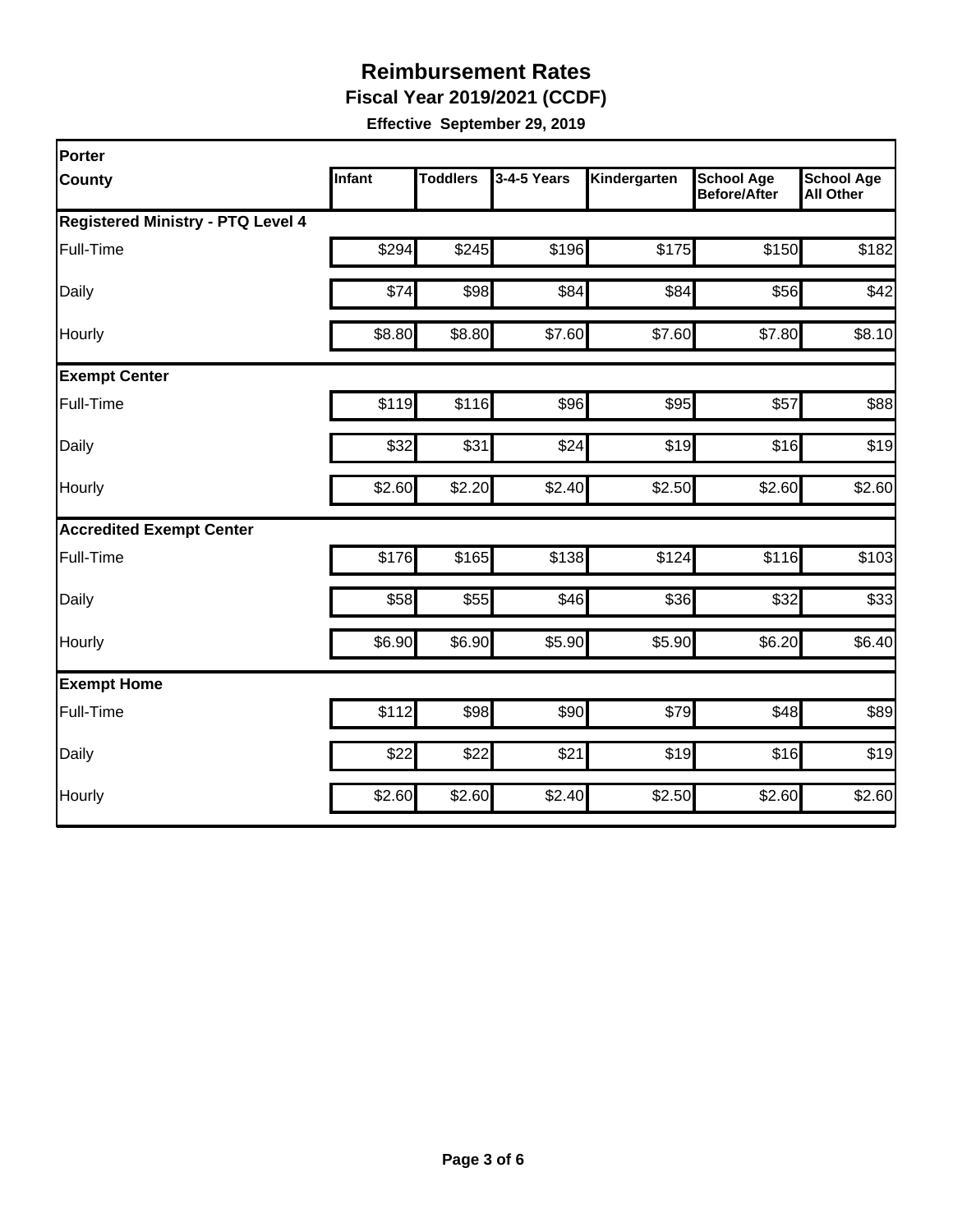**School Year 2019/2021 (OMW Pre-K)** 

| Porter                            |        |                 |             |              |                                   |                         |
|-----------------------------------|--------|-----------------|-------------|--------------|-----------------------------------|-------------------------|
| <b>County</b>                     | Infant | <b>Toddlers</b> | 3-4-5 Years | Kindergarten | <b>School Age</b><br>Before/After | School Age<br>All Other |
| Licensed Center - PTQ Level 3     |        |                 |             |              |                                   |                         |
| Full-Time                         |        |                 | \$200.20    |              |                                   |                         |
| Daily                             |        |                 |             |              |                                   |                         |
| Hourly                            |        |                 |             |              |                                   |                         |
| Licensed Center - PTQ Level 4     |        |                 |             |              |                                   |                         |
| Full-Time                         |        |                 | \$215.60    |              |                                   |                         |
| Daily                             |        |                 |             |              |                                   |                         |
| Hourly                            |        |                 |             |              |                                   |                         |
| Licensed Home - PTQ Level 3       |        |                 |             |              |                                   |                         |
| Full-Time                         |        |                 | \$179.30    |              |                                   |                         |
| Daily                             |        |                 |             |              |                                   |                         |
| Hourly                            |        |                 |             |              |                                   |                         |
| Licensed Home - PTQ Level 4       |        |                 |             |              |                                   |                         |
| Full-Time                         |        |                 | \$192.50    |              |                                   |                         |
| Daily                             |        |                 |             |              |                                   |                         |
| Hourly                            |        |                 |             |              |                                   |                         |
| VCP Ministry - PTQ Level 0        |        |                 |             |              |                                   |                         |
| Full-Time                         |        |                 | \$105.60    |              |                                   |                         |
| Daily                             |        |                 |             |              |                                   |                         |
| Hourly                            |        |                 |             |              |                                   |                         |
| <b>VCP Ministry - PTQ Level 3</b> |        |                 |             |              |                                   |                         |
| Full-Time                         |        |                 | \$200.20    |              |                                   |                         |
| Daily                             |        |                 |             |              |                                   |                         |
| Hourly                            |        |                 |             |              |                                   |                         |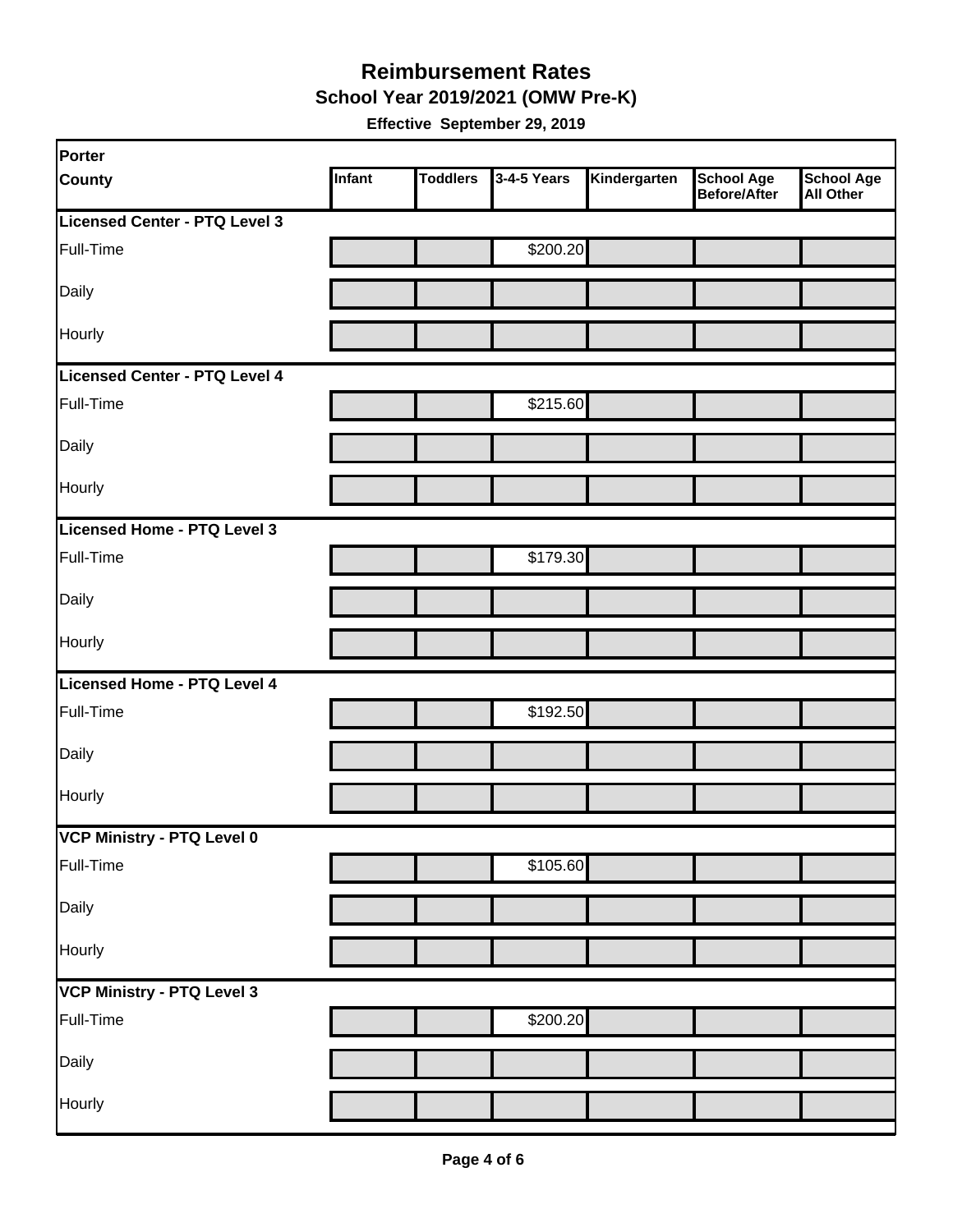**School Year 2019/2021 (OMW Pre-K)** 

| Porter                                  |               |                 |             |              |                                   |                                       |
|-----------------------------------------|---------------|-----------------|-------------|--------------|-----------------------------------|---------------------------------------|
| <b>County</b>                           | <b>Infant</b> | <b>Toddlers</b> | 3-4-5 Years | Kindergarten | <b>School Age</b><br>Before/After | <b>School Age</b><br><b>All Other</b> |
| <b>VCP Ministry - PTQ Level 4</b>       |               |                 |             |              |                                   |                                       |
| Full-Time                               |               |                 | \$215.60    |              |                                   |                                       |
| Daily                                   |               |                 |             |              |                                   |                                       |
| Hourly                                  |               |                 |             |              |                                   |                                       |
| Private Accredited School - PTQ Level 0 |               |                 |             |              |                                   |                                       |
| Full-Time                               |               |                 | \$154.00    |              |                                   |                                       |
| Daily                                   |               |                 |             |              |                                   |                                       |
| Hourly                                  |               |                 |             |              |                                   |                                       |
| Private Accredited School - PTQ Level 1 |               |                 |             |              |                                   |                                       |
| Full-Time                               |               |                 | \$154.00    |              |                                   |                                       |
| Daily                                   |               |                 |             |              |                                   |                                       |
| <b>Hourly</b>                           |               |                 |             |              |                                   |                                       |
| Private Accredited School - PTQ Level 2 |               |                 |             |              |                                   |                                       |
| Full-Time                               |               |                 | \$184.80    |              |                                   |                                       |
| Daily                                   |               |                 |             |              |                                   |                                       |
| Hourly                                  |               |                 |             |              |                                   |                                       |
| Private Accredited School - PTQ Level 3 |               |                 |             |              |                                   |                                       |
| Full-Time                               |               |                 | \$200.20    |              |                                   |                                       |
| Daily                                   |               |                 |             |              |                                   |                                       |
| Hourly                                  |               |                 |             |              |                                   |                                       |
| Private Accredited School - PTQ Level 4 |               |                 |             |              |                                   |                                       |
| Full-Time                               |               |                 | \$215.60    |              |                                   |                                       |
| Daily                                   |               |                 |             |              |                                   |                                       |
| Hourly                                  |               |                 |             |              |                                   |                                       |